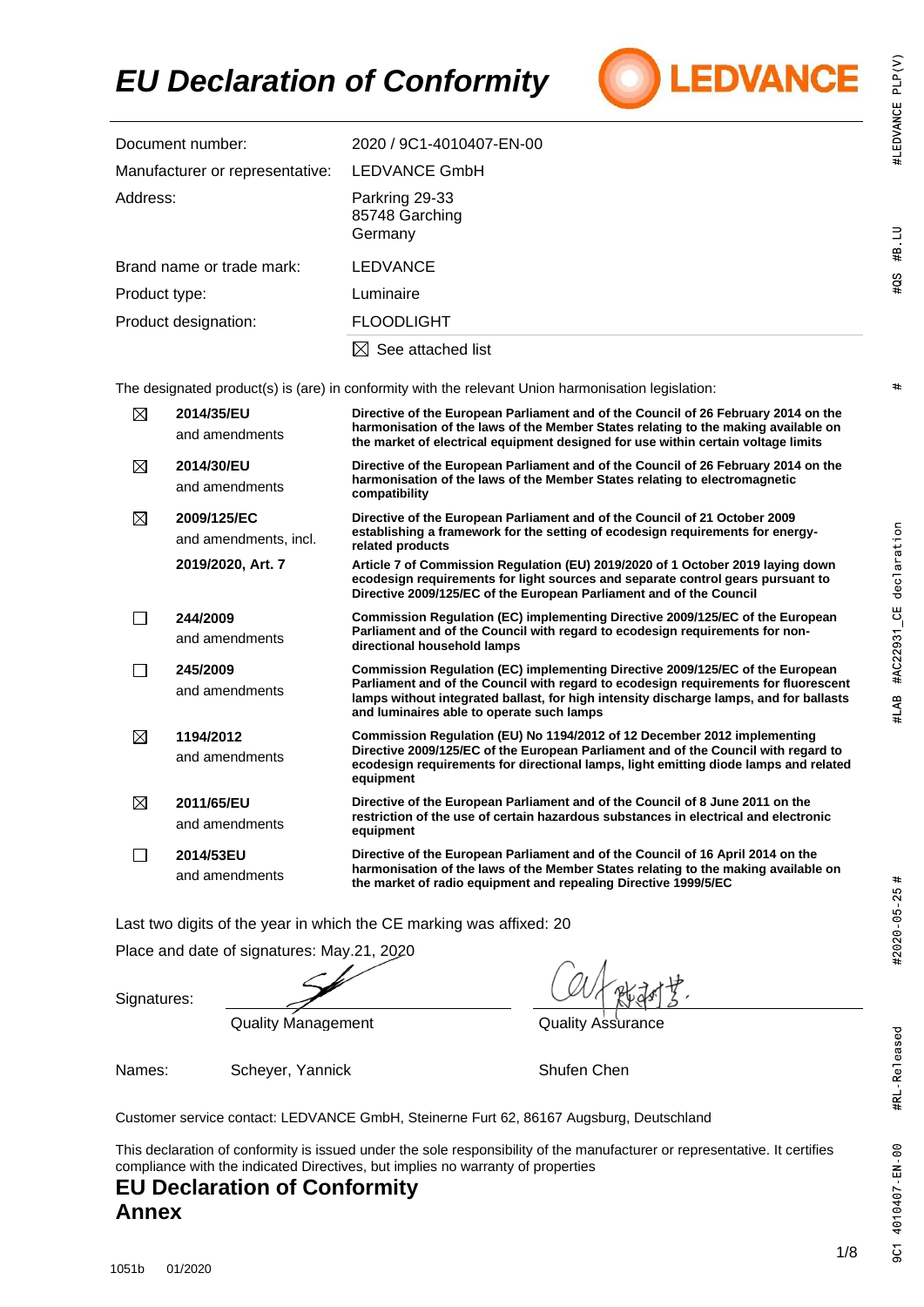$#$ 

2020 / 9C1- The conformity of the designated product(s) with the provisions of the European Low Voltage **Directive 2014/35/EU** is given by the compliance with the following European Standard(s) or other specifications. If not elsewhere/otherwise indicated the edition/amendment as referenced below applies.

| $\Box$       | EN 60155:<br>1995 + A1:1995 + A2:2007                                | Glow-starters for fluorescent lamps                                                                                                |
|--------------|----------------------------------------------------------------------|------------------------------------------------------------------------------------------------------------------------------------|
| $\Box$       | EN 60432-1:<br>2000 + A1:2005 + A2:2012                              | Incandescent lamps - Safety specifications - Part 1: Tungsten filament lamps<br>for domestic and similar general lighting purposes |
| $\Box$       | EN 60432-2:<br>2000 + A1:2005 + A2:2012                              | Incandescent lamps - Safety specifications - Part 2: Tungsten halogen lamps<br>for domestic and similar general lighting purposes  |
| □            | EN 60432-3:<br>2013                                                  | Incandescent lamps - Safety specifications - Part 3: Tungsten halogen lamps<br>(non-vehicle)                                       |
| $\boxtimes$  | EN 60598-1:<br>$2015 + A1:2018$                                      | Luminaires - Part 1: General requirements and tests                                                                                |
| $\mathsf{L}$ | EN 60598-2-1:<br>1989                                                | Luminaires - Part 2-1: Particular requirements - Fixed general purpose<br><b>luminaires</b>                                        |
| $\Box$       | EN 60598-2-2:<br>2012                                                | Luminaires - Part 2-2: Particular requirements - Recessed luminaires                                                               |
| l 1          | EN 60598-2-3:<br>2003 + A1:2011                                      | Luminaires - Part 2-3: Particular requirements - Luminaires for road and street<br>lighting                                        |
| $\mathsf{L}$ | EN 60598-2-4:<br>2018                                                | Luminaires - Part 2-4: Particular requirements - Portable general purpose<br><b>luminaires</b>                                     |
| $\boxtimes$  | EN 60598-2-5:<br>2015                                                | Luminaires - Part 2-5: Particular requirements - Floodlights                                                                       |
| $\Box$       | EN 60598-2-6:<br>1994 + A1:1997                                      | Luminaires - Part 2-6: Particular requirements - Luminaires with built-in<br>transformers for filament lamps                       |
| $\Box$       | EN 60598-2-7:<br>1989 + A2:1996 + A13:1997                           | Luminaires - Part 2-7: Particular requirements - Portable luminaires for garden<br>use                                             |
| $\Box$       | EN 60598-2-8:<br>2013                                                | Luminaires - Part 2-8 : Particular requirements - Handlamps                                                                        |
| П            | EN 60598-2-10:<br>2003                                               | Luminaires - Part 2-10: Particular requirements - Portable luminaires for<br>children                                              |
| ப            | EN 60598-2-12:<br>2013                                               | Luminaires - Part 2-12: Particular requirements - Mains socket-outlet mounted<br>nightlights                                       |
| $\mathsf{L}$ | EN 60598-2-13:<br>2006 + A1 2012                                     | Luminaires - Part 2-13: Particular requirements - Ground recessed luminaires                                                       |
| $\Box$       | EN 60598-2-20:<br>2015                                               | Luminaires - Part 2-20: Particular requirements - Lighting chains                                                                  |
| $\mathsf{L}$ | EN 60598-2-22:<br>2014                                               | Luminaires - Part 2-22: Particular requirements - Luminaires for emergency<br>lighting                                             |
|              | EN 60598-2-24:<br>2013                                               | Luminaires - Part 2-24: Particular requirements - Luminaires with limited surface<br>temperatures                                  |
| $\mathsf{L}$ | EN 60950-1: $2006 +$<br>$A11:2009 + A1:2010 +$<br>A12:2011 + A2:2013 | Information technology equipment - Safety - Part 1: General requirements                                                           |
| l 1          | EN 60968:<br>2015                                                    | Self-ballasted lamps for general lighting services - Safety requirements                                                           |
|              | EN 61195:                                                            | Double-capped fluorescent lamps - Safety specifications                                                                            |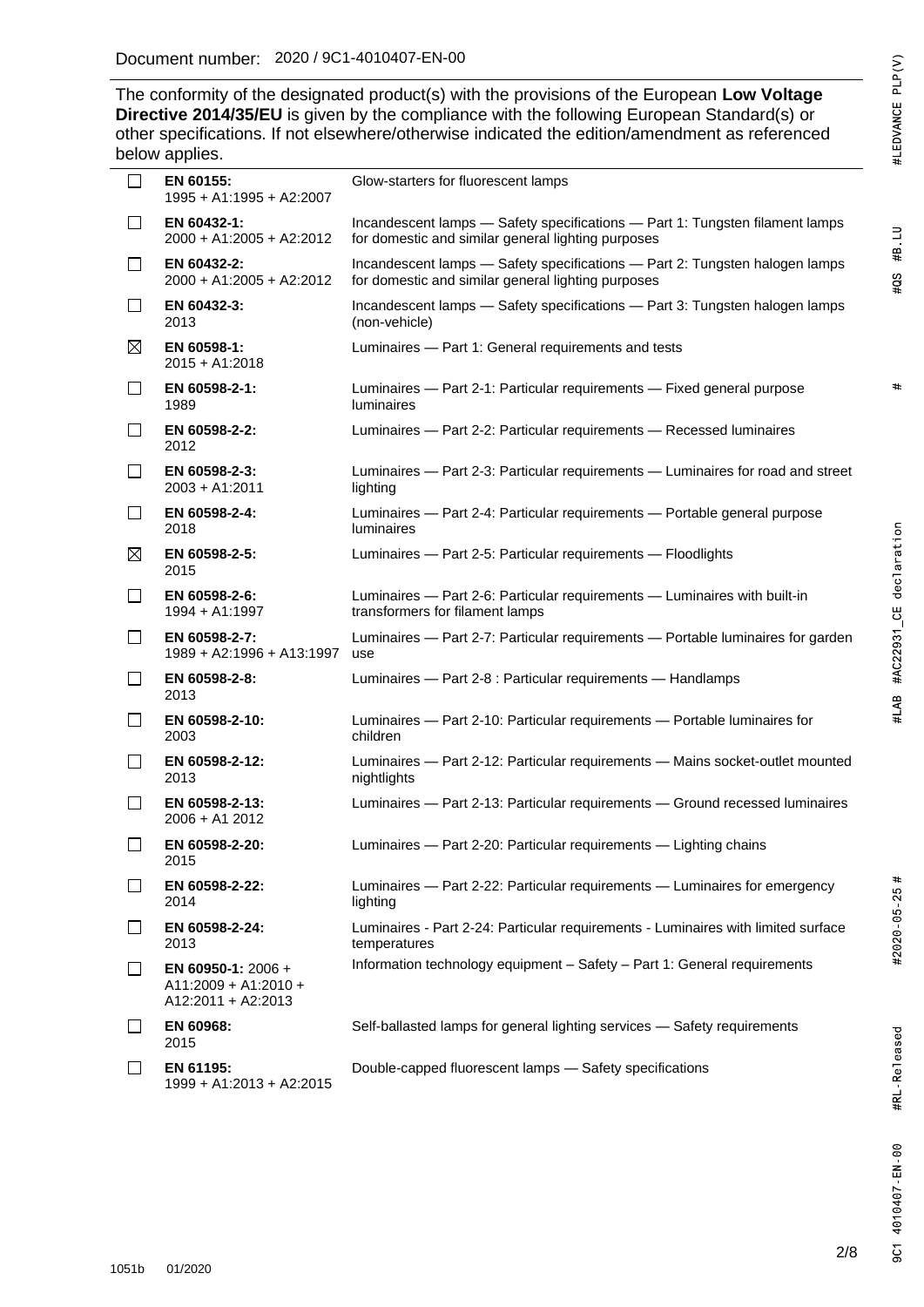$\#B$  LU

 $#QS$ 

 $#$ 

# #LAB #AC22931\_CE declaration

#### **EU Declaration of Conformity Annex**

Document number: 2020 / 9C1-4010407-EN-00

2020 / 9C1- The conformity of the designated product(s) with the provisions of the European Low Voltage **Directive 2014/35/EU** is given by the compliance with the following European Standard(s) or other specifications. If not elsewhere/otherwise indicated the edition/amendment as referenced below applies.

| . .          |                                                      |                                                                                                                                                                                     |
|--------------|------------------------------------------------------|-------------------------------------------------------------------------------------------------------------------------------------------------------------------------------------|
|              | EN 61199:<br>2011 + A2:2015                          | Single-capped fluorescent lamps - Safety specifications                                                                                                                             |
| ⊔            | EN 61347-1:<br>2015                                  | Lamp controlgear - Part 1: General and safety requirements                                                                                                                          |
| $\Box$       | EN 61347-2-1:<br>2001 + A1:2006 + A2:2014            | Lamp controlgear — Part 2-1: Particular requirements for starting devices (other<br>than glow starters)                                                                             |
| $\Box$       | EN 61347-2-2:<br>2012                                | Lamp controlgear - Part 2-2: Particular requirements for d. c. or a. c. supplied<br>electronic step-down convertors for filament lamps                                              |
| $\perp$      | EN 61347-2-3:<br>2011                                | Lamp controlgear - Part 2-3: Particular requirements for a. c. and/or d. c.<br>supplied electronic ballasts for fluorescent lamps                                                   |
| $\mathsf{L}$ | EN 61347-2-7:<br>2012                                | Lamp controlgear - Part 2-7: Particular requirements for battery supplied<br>electronic controlgear for emergency lighting (self-contained)                                         |
| $\Box$       | EN 61347-2-8:<br>2001 + A1:2006                      | Lamp controlgear - Part 2-8: Particular requirements for ballasts for fluorescent<br>lamps                                                                                          |
| $\Box$       | EN 61347-2-9:<br>2013                                | Lamp controlgear - Part 2-9: Particular requirements for ballasts for discharge<br>lamps (excluding fluorescent lamps)                                                              |
| $\perp$      | EN 61347-2-10:<br>2001 + A1:2009                     | Lamp controlgear - Part 2-10: Particular requirements for electronic invertors<br>and convertors for high-frequency operation of cold start tubular discharge lamps<br>(neon tubes) |
| $\mathsf{L}$ | EN 61347-2-11:<br>2001                               | Lamp controlgear - Part 2-11: Particular requirements for miscellaneous<br>electronic circuits used with luminaires                                                                 |
| $\perp$      | EN 61347-2-12:<br>$2005 + A1:2010$                   | Lamp controlgear - Part 2-12: Particular requirements for d. c. or a. c. supplied<br>electronic ballasts for discharge lamps (excluding fluorescent lamps)                          |
| $\Box$       | EN 61347-2-13:<br>2014                               | Lamp controlgear - Part 2-13: Particular requirements for d. c. or a. c. supplied<br>electronic controlgear for LED modules                                                         |
| $\Box$       | EN 61549:<br>2003 + A1:2005 + A2:2010<br>$+ A3:2012$ | Miscellaneous lamps                                                                                                                                                                 |
| $\Box$       | EN 62031:<br>2008 + A1:2013 + A2:2015                | LED modules for general lighting - Safety specifications                                                                                                                            |
| $\Box$       | EN 62034:<br>2012                                    | Automatic test systems for battery powered emergency escape lighting                                                                                                                |
| $\perp$      | EN 62035: 2014                                       | Discharge lamps (excluding fluorescent lamps) - Safety specifications                                                                                                               |
|              | EN 62368-1: 2014                                     | Audio/video, information and communication technology equipment - Part 1:<br>Safety requirements                                                                                    |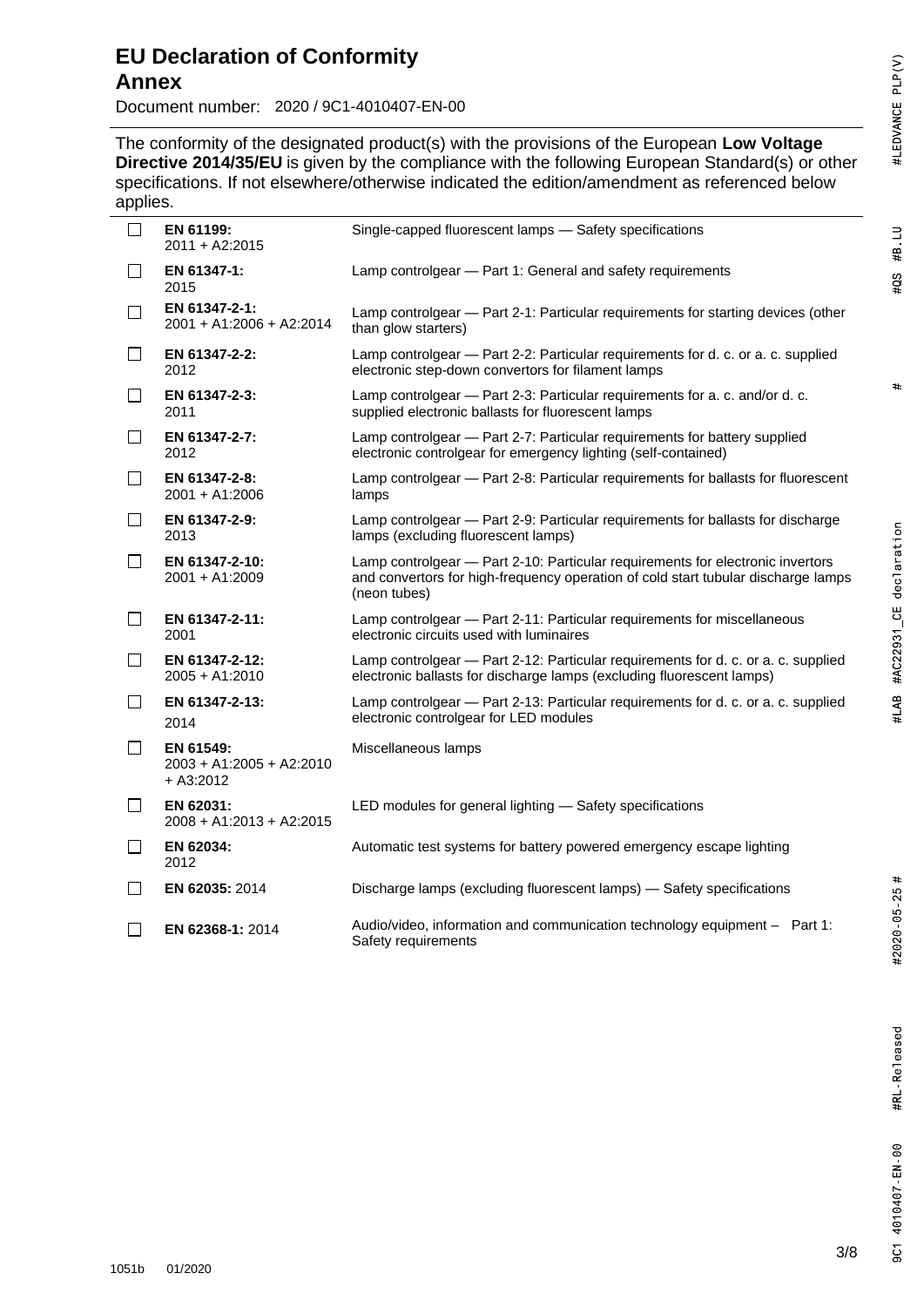#### $\#B$  LU  $#QS$

#### **EU Declaration of Conformity Annex**

Document number: 2020 / 9C1-4010407-EN-00

2020 / 9C1- The conformity of the designated product(s) with the provisions of the European Low Voltage **Directive 2014/35/EU** is given by the compliance with the following European Standard(s) or other specifications. If not elsewhere/otherwise indicated the edition/amendment as referenced below applies.

| ⊠ | EN 62493:<br>2015                          | Assessment of lighting equipment related to human exposure to electromagnetic<br>fields                                                                                                                                                                                    |
|---|--------------------------------------------|----------------------------------------------------------------------------------------------------------------------------------------------------------------------------------------------------------------------------------------------------------------------------|
|   | EN 62532:<br>2011                          | Fluorescent induction lamps - Safety specifications                                                                                                                                                                                                                        |
|   | EN 62560:<br>$2012 + A1:2015$              | Self-ballasted LED-lamps for general lighting services by voltage $> 50 \, \text{V}$ - Safety<br>specifications                                                                                                                                                            |
|   | EN 62838:<br>2016                          | LEDsi lamps for general lighting services with supply voltages not exceeding 50 V<br>a.c. r.m.s. or 120 V ripple free d.c. - Safety specifications<br>Consumer goods with a voltage below 50 V are dealt with by the General Product Safety Directive<br>(GPSD) 2001/95/EC |
|   | EN 60669-2-1:<br>2004 + A1:2009 + A12:2010 | Switches for household and similar fixed electrical installations - Part 2-1:<br>Particular requirements - Electronic switches (IEC 60669-2-1:2002, modified) /<br>Corrected and reprinted in 2007-12                                                                      |
|   | EN 62471:<br>2008                          | Photobiological safety of lamps and lamp systems                                                                                                                                                                                                                           |
|   | EN 62733:<br>2015                          | Programmable components in electronic lamp controlgear                                                                                                                                                                                                                     |
|   | EN 62776:<br>2015                          | Double-capped LED lamps designed to retrofit linear fluorescent lamps - Safety<br>specifications                                                                                                                                                                           |
|   |                                            |                                                                                                                                                                                                                                                                            |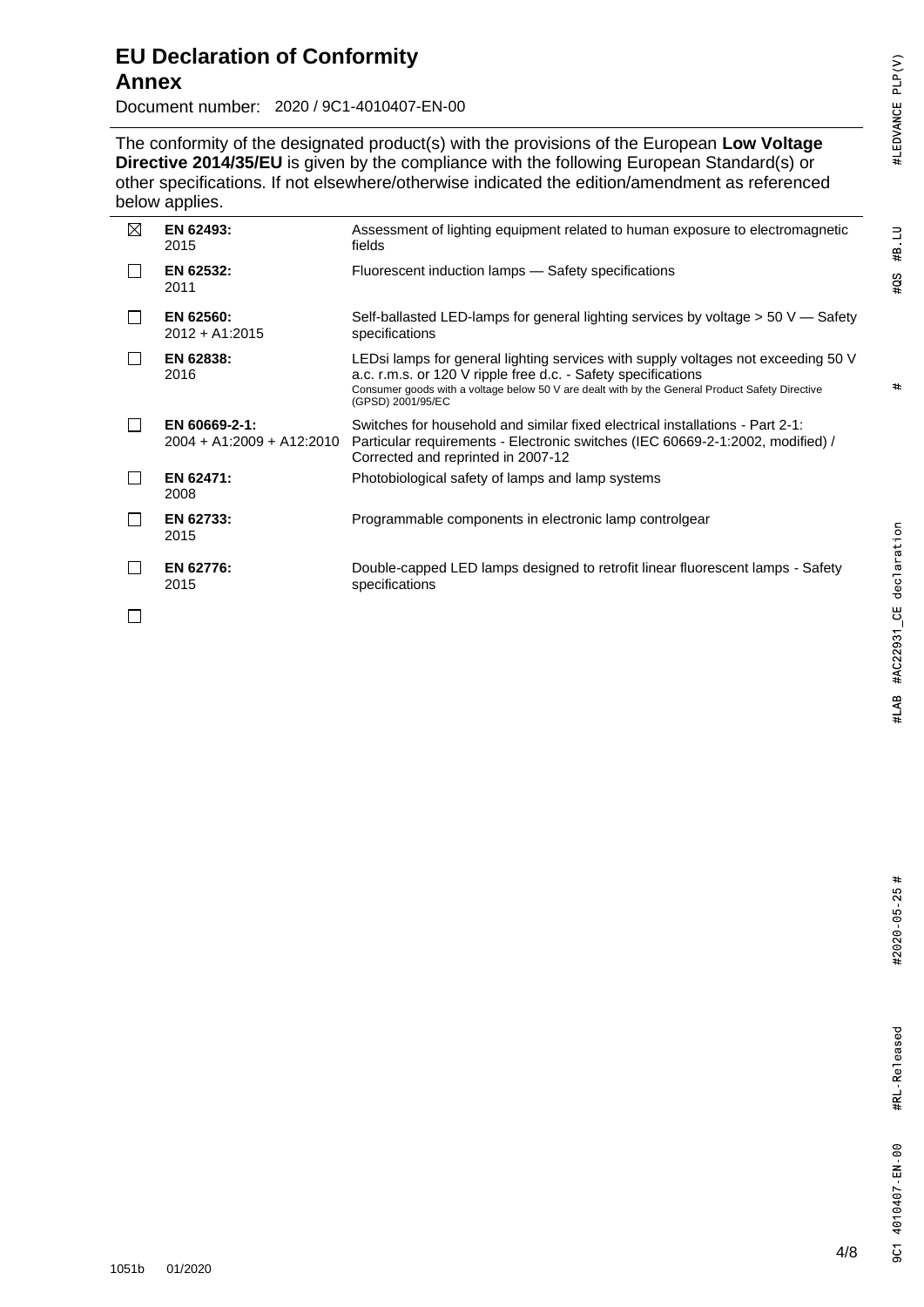## #LEDVANCE PLP(V)

#### **EU Declaration of Conformity Annex**

Document number: 2020 / 9C1-4010407-EN-00

The conformity of the designated product(s) with the provisions of the European **EMC Directive**, **2014/30/EU** is given by the compliance with the following European Standard(s) or other specifications. If not elsewhere/otherwise indicated the edition/amendment as referenced below applies.

| IX          | EN 55015:<br>2013+A1:2015 | Limits and methods of measurement of radio disturbance characteristics of<br>electrical lighting and similar equipment                                                                                                                                                     |
|-------------|---------------------------|----------------------------------------------------------------------------------------------------------------------------------------------------------------------------------------------------------------------------------------------------------------------------|
| $\boxtimes$ | EN 61000-3-2:<br>2014     | Electromagnetic compatibility (EMC) — Part 3-2: Limits — Limits for harmonic<br>current emissions (equipment input current ≤ 16 A per phase)                                                                                                                               |
| ⊠           | EN 61000-3-3:<br>2013     | Electromagnetic compatibility (EMC) — Part 3-3: Limits — Limitation of voltage<br>changes, voltage fluctuations and flicker in public low voltage supply systems, for<br>equipment with rated current $\leq$ 16 A per phase and not subjected to conditional<br>connection |
| ⊠           | EN 61547:<br>2009         | Equipment for general lighting purposes - EMC immunity requirements                                                                                                                                                                                                        |
|             | EN 50498: 2010            | Electromagnetic compatibility (EMC) -<br>Product family standard for aftermarket electronic equipment in vehicles                                                                                                                                                          |

2020 / 9C1-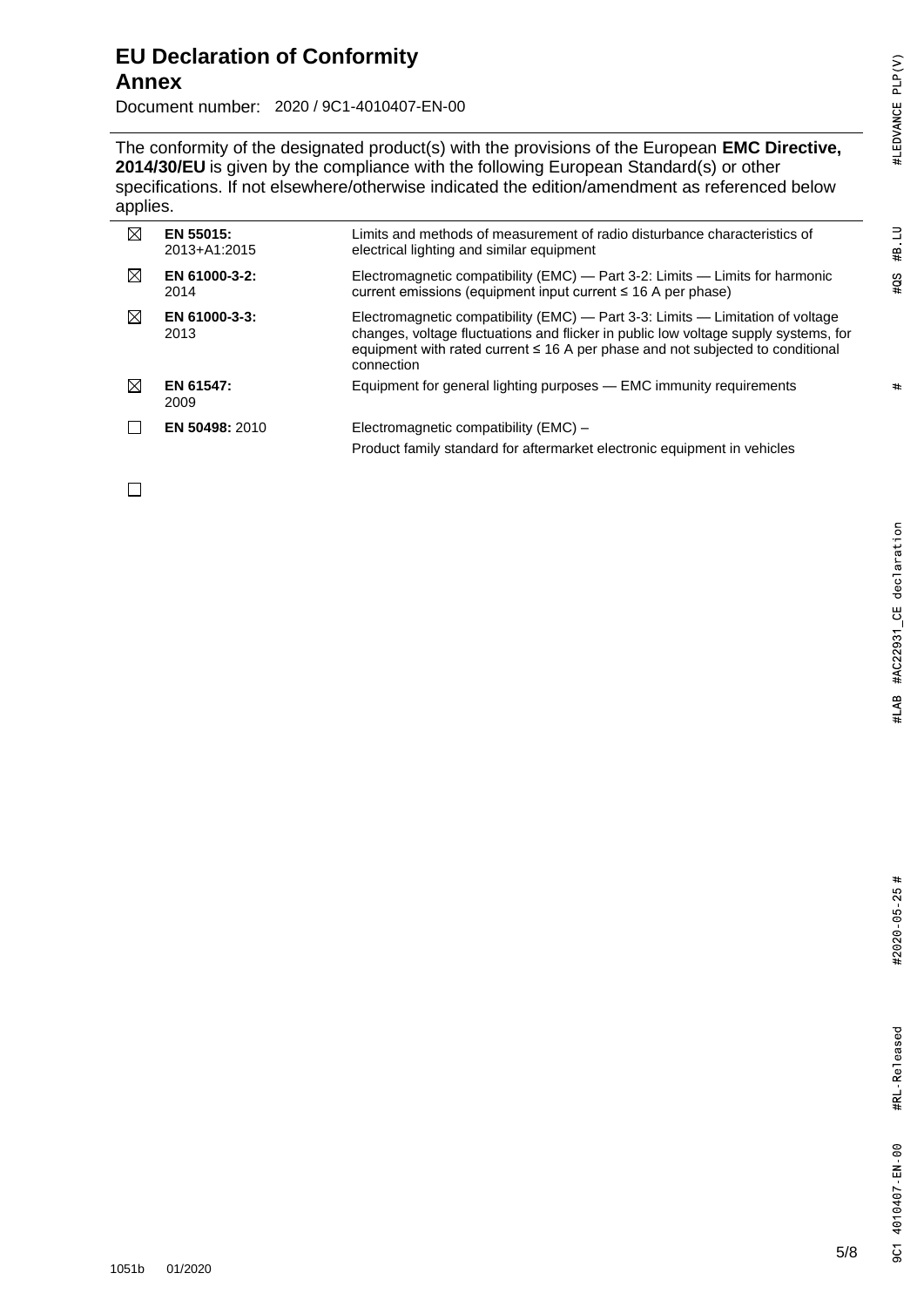#B LU

 $403$ 

 $#$ 

Document number: 2020 / 9C1-4010407-EN-00

The conformity of the designated product(s) with the provisions of the European **eco design (ERP) Directive 2009/125/EC** is given by the compliance with the following European Standard(s). If not elsewhere/otherwise indicated the edition/amendment as referenced below applies.

| EN 62442-1:<br>2018            | Energy performance of lamp controlgear - Part 1: Controlgear for fluorescent<br>lamps - Method of measurement to determine the total input power of controlgear<br>circuits and the efficiency of the controlgear |
|--------------------------------|-------------------------------------------------------------------------------------------------------------------------------------------------------------------------------------------------------------------|
| IEC 62442-2:<br>FN.<br>2019    | Energy performance of lamp controlgear -<br>Part 2: Controlgear for high intensity discharge lamps (excluding fluorescent<br>lamps) – Method of measurement to determine the efficiency of the controlgear        |
| <b>EN IEC 62442-3:</b><br>2019 | Energy performance of lamp controlgear -<br>Part 3: Controlgear for halogen lamps and LED modules - Method of<br>measurement to determine the efficiency of the controlgear                                       |

 $\Box$ 

#### **EU Declaration of Conformity Annex**

Document number: 2020 / 9C1-4010407-EN-00

The conformity of the designated product(s) with the provisions of the European Directive **2011/65/EU (RoHS)** is given by the compliance with the following European Standard(s) or other specifications. If not elsewhere/otherwise indicated the edition/amendment as referenced below applies.

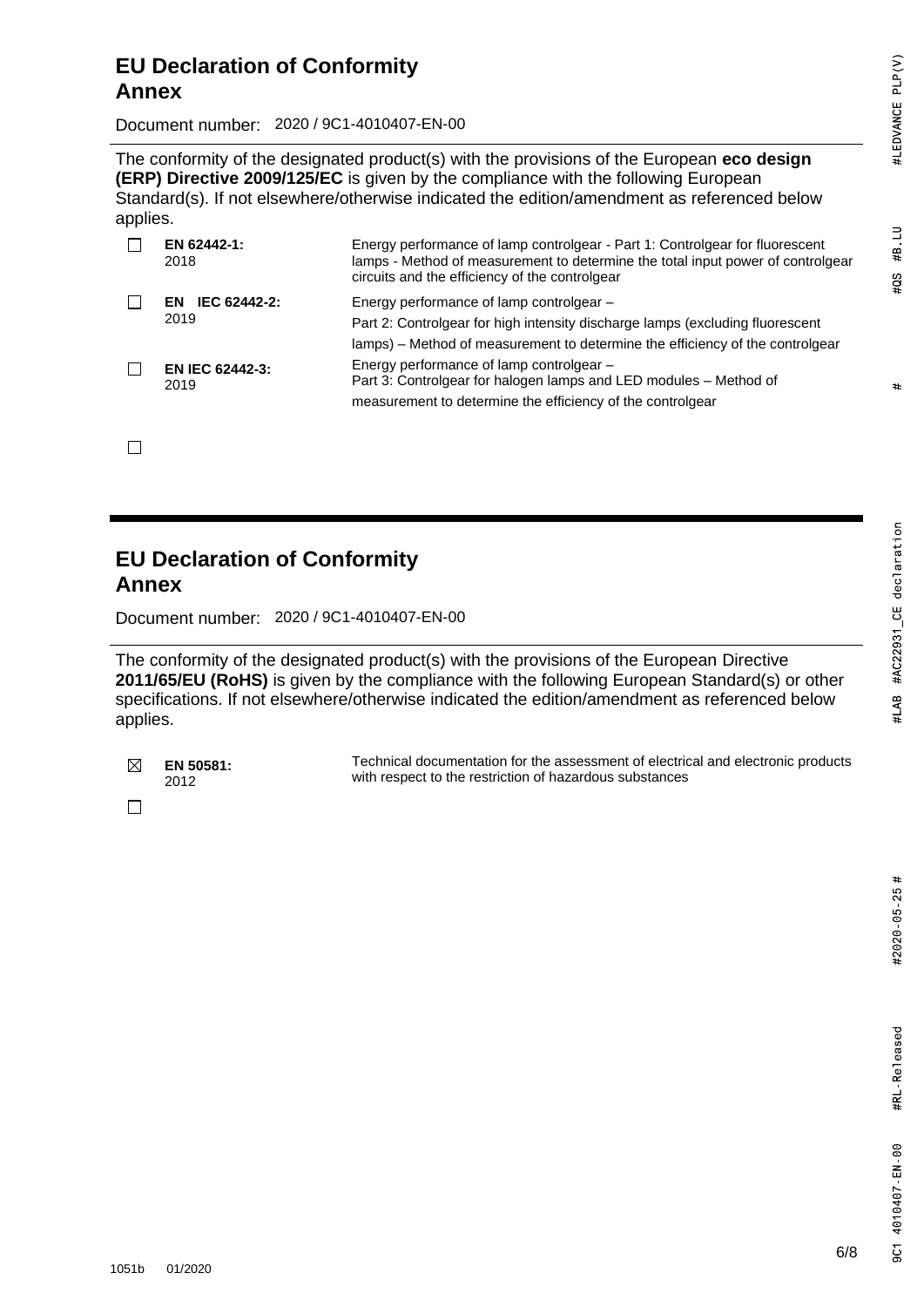### $#QS$

 $\#B$  LU

#### **EU Declaration of Conformity Annex**

Document number: 2020 / 9C1-4010407-EN-00

The conformity of the designated product(s) with the provisions of the European **Radio Equipment Directive 2014/53EU** is given by the compliance with the following European Standard(s). If not elsewhere/otherwise indicated the edition/amendment as referenced below applies.

| EN 300 328 V2.1.1                        | Wideband transmission systems; Data transmission equipment operating in the<br>2,4 GHz ISM band and using wide band modulation techniques; Harmonised<br>Standard covering the essential requirements of article 3.2 of Directive<br>2014/53/EU                                                          |
|------------------------------------------|----------------------------------------------------------------------------------------------------------------------------------------------------------------------------------------------------------------------------------------------------------------------------------------------------------|
| <b>EN 300 440</b><br>V2.1.1&V2.2.        | Short Range Devices (SRD); Radio equipment to be used in the 1GHz to 40GHz<br>frequency range; Harmonised Standard covering the essential requirements of<br>article 3.2 of Directive 2014/53/EU                                                                                                         |
| <b>Draft ETSI EN 301 489-1</b><br>V2.2.0 | Electro Magnetic Compatibility (EMC) standard for radio equipment and services;<br>Part 1: Common technical requirements; Harmonised Standard covering the<br>essential requirements of article 3.1(b) of Directive 2014/53/EU and the essential<br>requirements of article 6 of Directive 2014/30/EU    |
| Draft EN 301 489-3<br>V2.1.1             | Electro Magnetic Compatibility (EMC) standard for radio equipment and services;<br>Part 3: Specific conditions for Short-Range Devices (SRD) operating on<br>frequencies between 9 kHz and 246 GHz; Harmonised Standard covering the<br>essential requirements of article 3.1(b) of Directive 2014/53/EU |
| Draft ETSI EN 301 489-17<br>V3.2.0       | Electro Magnetic Compatibility (EMC) standard for radio equipment and services;<br>Part 17: Specific conditions for Broadband Data Transmission Systems;<br>Harmonised Standard covering the essential requirements of article 3.1(b) of<br>Directive 2014/53/EU                                         |
| EN 62479: 2010                           | Assessment of the compliance of low-power electronic and electrical equipment<br>with the basic restrictions related to human exposure to electromagnetic fields (10<br>MHz to 300 GHz)                                                                                                                  |

 $\Box$